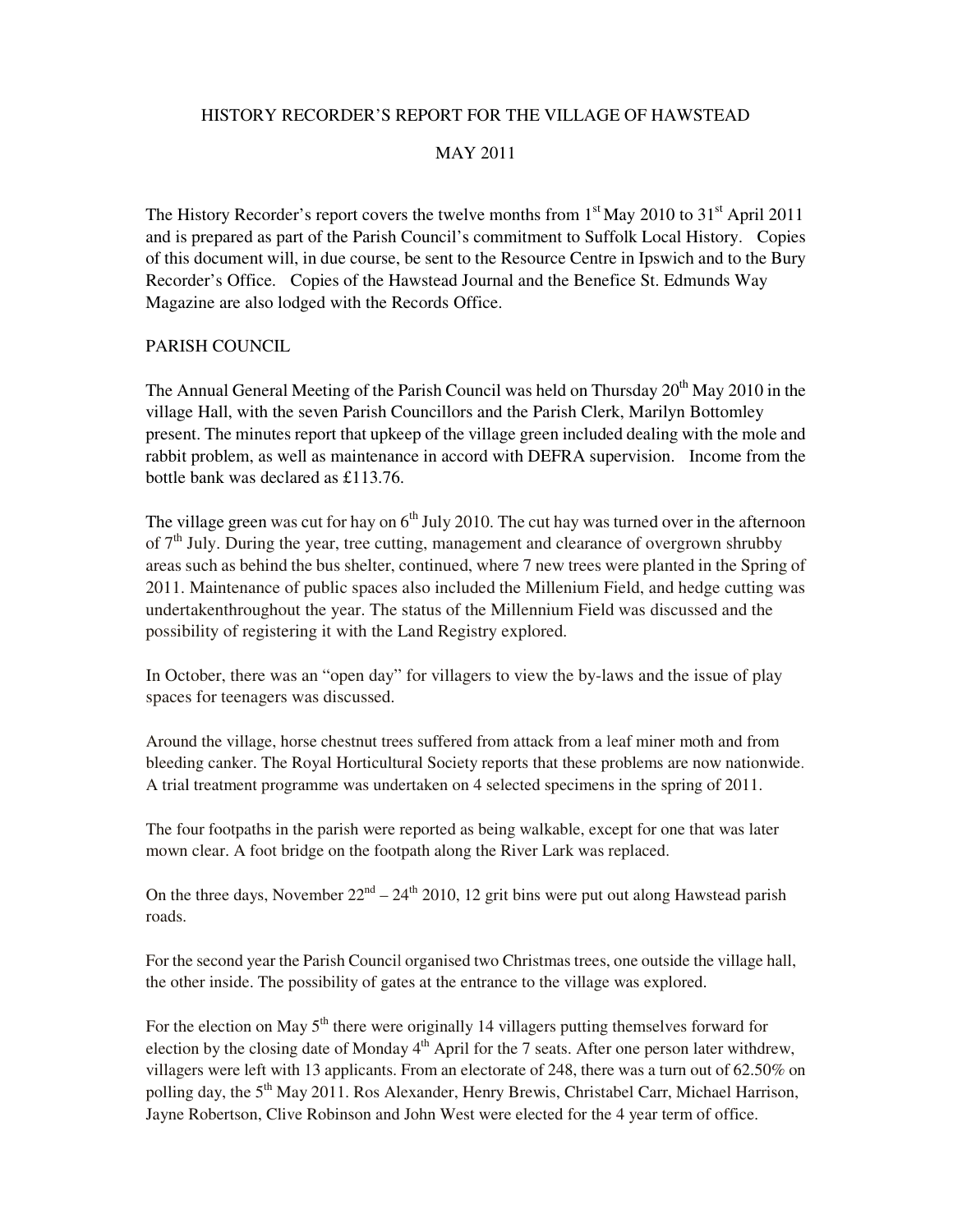Angela Rushen was elected unopposed to the Borough Council as representative of the Chedburgh Ward, which includes Hawstead.

# VILLAGE HALL

The first event in the period was the traditional celebration of May Day 2010, at 5.15, dawn on the Saturday morning. The Green Dragon Morris Group danced at the junction of Bells Lane, outside Fyletts Manor Cottages. Breakfast followed, kindly hosted by Andy and Fran Evershed.

The annual plant sale was held on the weekend of  $15<sup>th</sup>$  and  $16<sup>th</sup>$  May 2010, raising £861. Local produce sales outside Hawstead village hall started on the 22<sup>nd</sup>, continuing on alternate Saturdays throughout the summer.

St. Edmundsbury Borough Council decided on community development grants, which included Hawstead village hall and play area.

The annual AGM of the Hawstead Community Council was held on the evening of  $27<sup>th</sup>$ May at 7.30pm. The village Flower Show and Fete was held on  $5<sup>th</sup>$  September from 2pm with the Green Dragon Morris dancers as well as traditional stalls. One of the tractors on display, an Allis Chalmers B, was the one Pat Baker won first prize for at the Rougham Air Show in July 2010. Takings of just under £1500 were a little down on the previous year.

On Thursday September  $9<sup>th</sup>$ , the Theatre Royal tour of villages came to Hawstead with Michael Frayne's two-hander "The Two of Us" with the cast of Simon Lock and Alys Torrance.

The annual village party was held in October.

The village hall generator was successfully tested on  $20<sup>th</sup>$  November 2010 and found to work as it should.

The Christmas lunch for village pensioners was given on  $16<sup>th</sup>$  December.

Mother Goose was the pantomime at the Theatre Royal and on Monday  $3<sup>rd</sup>$  January 2011 the Community Council organized a party, when children went free of charge. In January, the possibility of the village putting on a pantomime in January 2012 was explored. Cinderella was chosen, several people expressed an interest and a working party was set up.

Royal Wedding celebrations were held on the village green on  $29<sup>th</sup>$  April 2011, with an afternoon tea party with games for children, followed by a barbeque in the evening for the adults.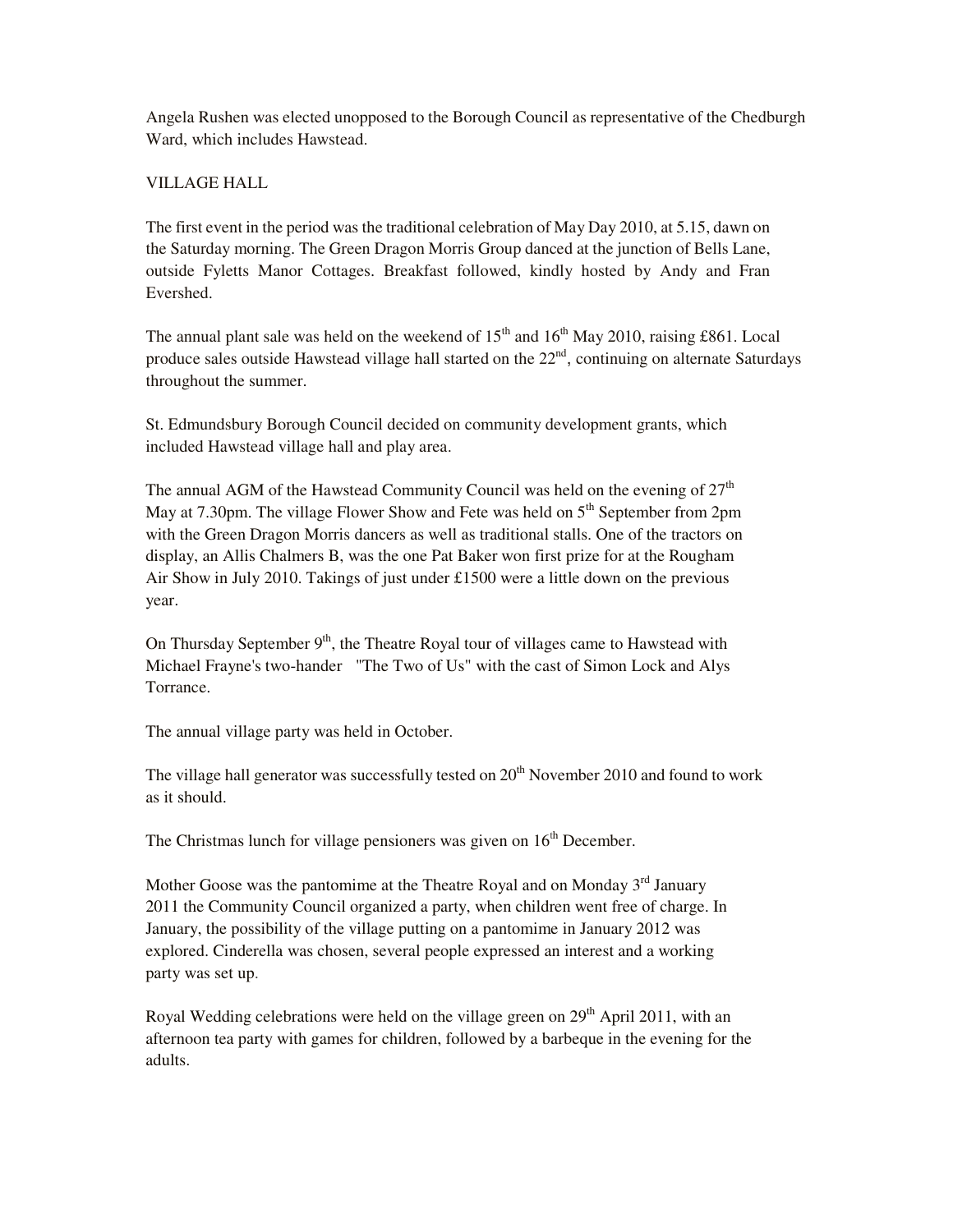#### CHURCH/BENEFICE

A detailed record of all graves in Hawstead churchyard was prepared by Tony Hillman and Angela Rushen. The exercise was being undertaken because the churchyard is likely to be closed for any new burials in the coming year. In future, all burials will be in the new churchyard, although a space for interment of cremated remains will be set aside in the old churchyard. The Parish Council and the Parochial Church Council (PCC) continue to co-operate on the continuing ground and verge maintenance.

The Benefice Register records the following, the weddings on May  $1<sup>st</sup>$  of Nigel Lister and Julie Hall and on May 15<sup>th</sup> Richard Seymour and Emma Bevan; the baptism on  $27<sup>th</sup>$  Jun 2010 of Max Buckingham and the funeral on  $5<sup>th</sup>$  May 2010 of Bill Burrell. Two long standing members of the community in Hawstead passed away in May 2010 and both were remembered in well-attended services in All Saints church. Stella Woodman Smith, one time Chairman of the parish council and church treasurer died on May 11<sup>th</sup> aged 86. The death of Dorothy Gillbard Wright on  $29<sup>th</sup>$  May was marked by the funeral on Thursday  $10<sup>th</sup>$  June in All Saints church. 28 Nov 2010 saw the funeral of Lily Pollard, 10 Jan 2011 the funeral of Robert Elliot. The deaths of Sheila Mortlock, who died on Monday March  $14<sup>th</sup>$  2011 and David Tolhurst, who died on March  $1<sup>st</sup>$  2011 are also noted here.

In May 2010, the Benefice magazine announced that Reverend Jane Buckles had accepted the Bishop ofSt. Edmundsbury and Ipswich's invitation to be incumbent of the St. Edmunds Way Benefice. She moved from Wales with her husband and was inducted into the Benefice on Tuesday July 20<sup>th</sup> 2010. Bishop Clive of Dunwich and the Venerable Dr. David James Archdeacon of Sudbury officiated (at Lawshall).

Hawstead All Saints participated in the Open churches week of  $17<sup>th</sup> - 23<sup>rd</sup>$  July 2010.

Father Geoffrey celebrated his  $80<sup>th</sup>$  birthday on  $26<sup>th</sup>$  Aug 2010, the many celebrations included a service at Gt. Whelnetham.

The Historic Churches sponsored cycle ride took place on 11<sup>th</sup> September 2010.

The Harvest Festival service was held on Sunday 24<sup>th</sup> October at Il.00am, and the Harvest Supper on Saturday  $6<sup>th</sup>$  November in the village hall.

New hatchments, restored in a project led by Bill Crockford, were revealed on Wed 24<sup>th</sup> November 2010 as the scaffolding was taken down on the wall over the chancel arch and rood screen. Previously they had been situated in the bell tower. Clive Paine gave an entertaining evening lecture in all Saints Church Hawstead on the history behind the hatchments on Friday  $6^{th}$ May at 7pm. A Record Book of the church, an inventory of the monuments and decorations, completed by the local National Association of Decorative and Fine Arts Societies, (NADFAS), group was also received at that time. The joint Nowton and Hawstead Festival of Carols and Readings was held in the church on Sunday December  $19<sup>th</sup>$  at 6pm.

The annual PCC Vestry Meeting was held in the Village Hall on April  $7<sup>th</sup>$  2011.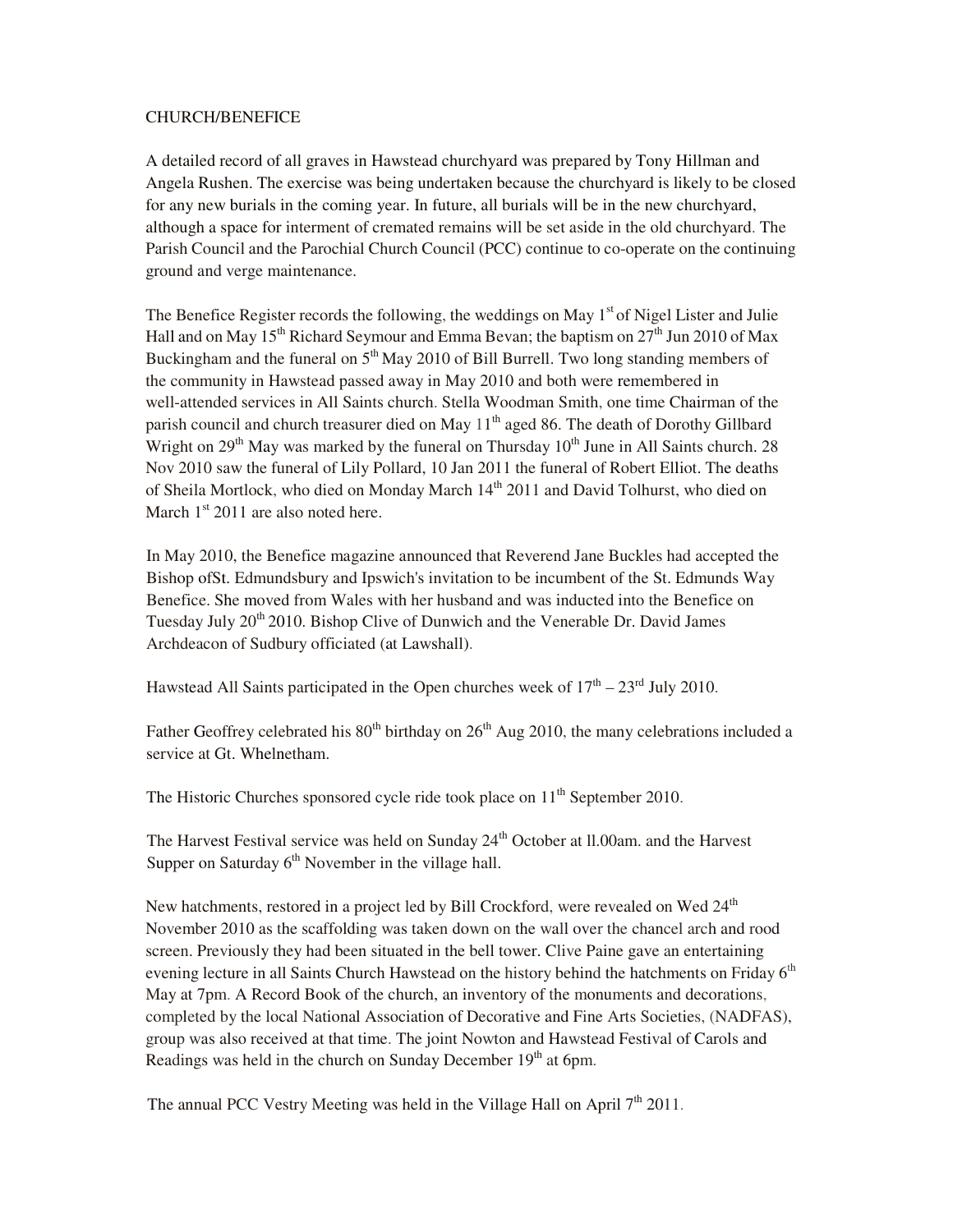#### WEATHER

After a promising summery beginning in June, cloud came from the North Sea. After the  $21<sup>st</sup>$  sun and warmth continued throughout July. August was cool and wet. Rainfall and temperature were close to the average in September. October was wetter than normal. November came in mild but by mid month temperatures were persistently below average and snow first fell on the  $26<sup>th</sup>$ . The village generally experienced low water pressure on Sunday 19<sup>th</sup> December 2010. By December, pre-Christmas cold weather was well established and difficult driving conditions made worse by burst water mains on (a) Horsecroft Road between Oakhill and Hawstead Lodge (b) the triangle at the junction of Church Road and Bury Road (c) Nowton Road at Bull Hill. The cold spell lasted into February and although winds in the winter were generally light, there was a gale overnight on February  $5/6<sup>th</sup>$  with winds strong enough to blow over fences and cause minor damage. March and April were dry, with higher than average temperatures towards the end of April.

The soap opera of the Metcalfe Arms continued this year. Tenant Richard Reed had taken over the pub lease on 7<sup>th</sup> April 2009. In due course, however, in September 2009 an announcement was made that there will be new faces running the pub, and after the winter, in February 2010, the Journal reported news from the Metcalfe Arms with new landlady and landlord, Sam and Darren. In September 2010, they were given notice to quit by the end of the month. The new tenants, Helen and Baz announced in December's Journal that the pub was open again. They lasted until the end of February 2011, when they left suddenly after the February Parish Council Meeting. At the end of April, the pub was still unoccupied.

At the Suffolk Show, on day one, the  $3<sup>rd</sup>$  June 2010, Andrew Brown won prizes for Aberdeen Angus heifers cows and bulls. In July 2010, he took the reserve championship at Norfolk, followed on 20<sup>th</sup> September with the native interbreed champion at the Newbury Show. In the Suffolk Agricultural Association Farm Business competition, large farm category, John Brown and Son received the King George VI Memorial Challenge Cup for first place. Diversification projects at the 829 hectare farm at Hawstead include fisheries, wedding events venues, holiday lets, soil blending and commercial lettings.

On Thursday Oct  $14<sup>th</sup>$  2010, harvesting sugar beet began in field opposite Oak Hill. Lorries parked on Horsecroft Road while beet was discharged into them from the field using a conveyor belt. The flow of traffic was inconvenienced around Pinford End for a few days.

After the fund-raising for St. Nicholas Hospice earlier in 2010, the Macmillan Cancer Support charity "Biggest Coffee Morning" event was launched in the Theatre Royal on Wed.  $8<sup>th</sup>$ September 2010. Ours took place in the village hall on Friday  $17<sup>th</sup>$  September.

Fine gardening weather in the autumn tempted thieves to steal power tools and machinery from sheds. Overnight on August  $29/30<sup>th</sup>$  a barn on Whepstead Road was broken into and a can of petrol stolen and on Bells Lane, Hawstead, between 7am and 6.40pm on 11<sup>th</sup> October offenders broke into a house by forcing doors and stole alcohol, camera equipment, jewellery and an ornament. In the Spring, between 6pm Saturday 9<sup>th</sup> and 11am Sunday  $10^{th}$  April 2011, a barn off Whepstead Road in Hawstead was broken into and a John Deer ride-on lawnmower, several reels of black coated cable and a quantity of hand tools stolen from within. This mirrors several burglaries and a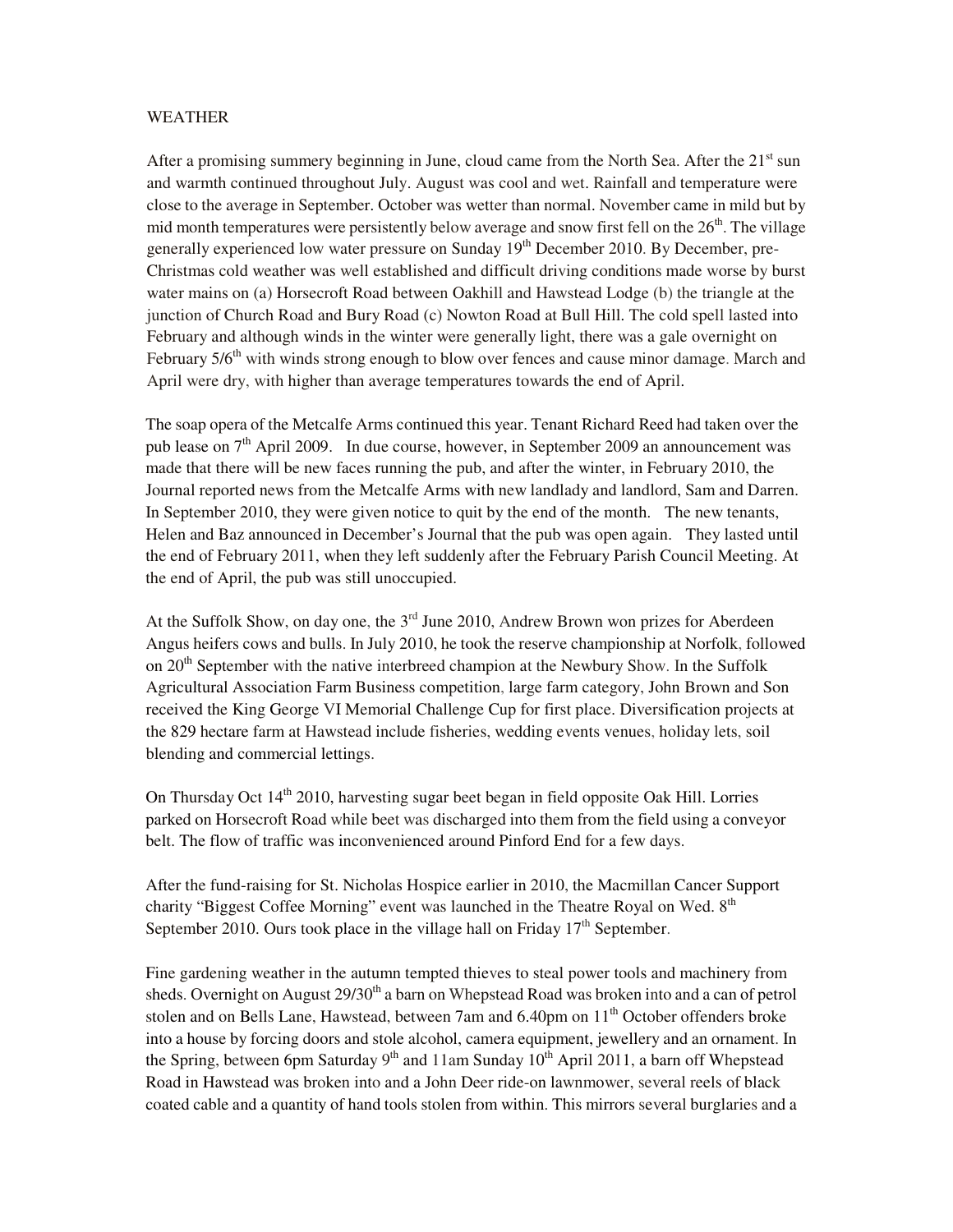series of break-ins into farm buildings in surrounding villages. Police also gave a warning about central heating oil thefts.

On the roads, on Monday  $8<sup>th</sup>$  June 2010 an EDF Electricity van went into the ditch beyond Hawstead Place on Horsecroft Road at l0am. A recovery vehicle from EDF pulled the van out at 12.15.

On Thursday May 13<sup>th</sup> 2010, Lawshall Road was closed at Cook's Farm for the water board to make repairs in the road. A diversion was set up via the Whepstead Road to Butler's Hall and then back to Newhall Farm. Pot holes on Horsecroft Road were filled on June 28<sup>th</sup> 2010, and on June 29 there were road works on Bull Hill on the Bury side of Hawstead Hall/Larkfield. The temporary closure of the U7413 road, Bells Lane was required for repairs to the carriageway from  $18<sup>th</sup>$  to  $29<sup>th</sup>$  October 2010.

Allen Simpson of Whepstead Road was noted in the Bury Free Press on Friday  $15<sup>th</sup>$  October as being nominated for the West Suffolk Hospital's Patients First Awards scheme, which recognizes the individual or team which did the most to make patients' stay in hospital the best possible experience. He is a member of the Housekeeping Team for wards F5 and F6 and plays his part on two tea rounds each day.

Because of the frozen ground and icy conditions, the Suffolk Hunt did not hold a full traditional hunt after Christmas. On Monday  $27<sup>th</sup>$  December, a day later than usual, (as hunts do not ride on Sundays), a party of 60 was assembled with dogs, for a four mile walk around the fields. The frozen ground was judged to be too dangerous for horses. It was thought to be the first time in three decades the tradition was held without horses. The event was attended by more than 400 people.

On Sunday 6<sup>th</sup> February 2011, 85 riders signed on for the annual Suffolk Punch reliability cycle ride, organized by the West Suffolk Wheelers and Triathlon Club. The 55mile route through the villages passed through Hawstead and finished at Nowton Village Hall. The first 23 riders averaged 13mph.

There was an exhibition called "An Artist's View", displaying art and architectural drawings by Glynn Hammond and Jane Brettell at the Edmund Gallery on angel Hill in Bury from  $25<sup>th</sup>$ February to  $2<sup>nd</sup>$  March 2011.

The Pinford End Sewage Treatment Farm was disrupted at the end of February 2011 by tanker traffic as Anglian Water cleaned a blockage in the pipework. Further damage was identified which required immediate repairs. The tanks were emptied, cleaned and inspected.

Census Day was Sunday 27<sup>th</sup> March 2011. According to the Office for National Statistics, the 2001 census showed that Hawstead had a population of 334 with 121 households. In passing it is worth noting that in the first census of 1801, there were 392 and in 1901, 297 people recorded as living in Hawstead.

St. Edmundsbury Borough Council decided on 8 planning applications for the parish of Hawstead for the year.